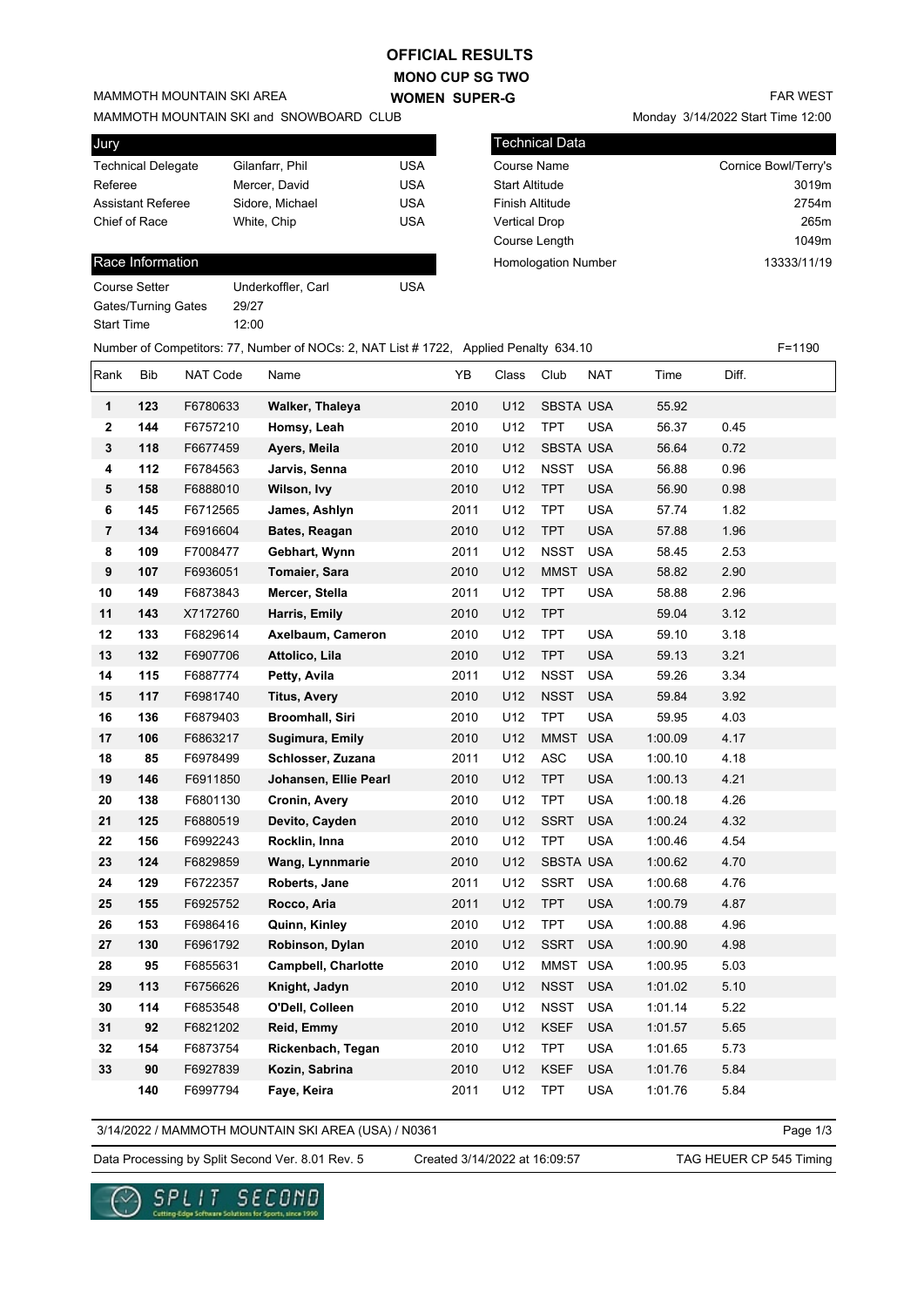## **MONO CUP SG TWO WOMEN SUPER-G OFFICIAL RESULTS**

MAMMOTH MOUNTAIN SKI and SNOWBOARD CLUB MAMMOTH MOUNTAIN SKI AREA

FAR WEST

Monday 3/14/2022 Start Time 12:00

| Rank | Bib | NAT Code                            | Name                      | YB   | Class | Club             | <b>NAT</b> | Time    | Diff. |  |
|------|-----|-------------------------------------|---------------------------|------|-------|------------------|------------|---------|-------|--|
| 35   | 120 | F6830244                            | Kung, Chang-yi            | 2011 | U12   | <b>SBSTA USA</b> |            | 1:01.77 | 5.85  |  |
| 36   | 99  | F7047152                            | Hinson, Norah             | 2010 | U12   | MMST USA         |            | 1:02.34 | 6.42  |  |
| 37   | 152 | F6990337                            | Pearson, Charlotte        | 2010 | U12   | <b>TPT</b>       | <b>USA</b> | 1:02.36 | 6.44  |  |
| 38   | 135 | F6873629                            | <b>Blix, Cecilia</b>      | 2011 | U12   | <b>TPT</b>       | <b>USA</b> | 1:02.50 | 6.58  |  |
| 39   | 111 | F6987627                            | Izuel, Mia                | 2011 | U12   | <b>NSST</b>      | <b>USA</b> | 1:02.92 | 7.00  |  |
| 40   | 128 | F6755459                            | Potter, Centauriii        | 2010 | U12   | <b>SSRT</b>      | <b>USA</b> | 1:03.35 | 7.43  |  |
| 41   | 98  | F6936073                            | Griffith, Stefanie        | 2010 | U12   | MMST USA         |            | 1:03.44 | 7.52  |  |
|      | 82  | F6992127                            | Hernandez, Sophia         | 2010 | U12   | AMST             | <b>USA</b> | 1:03.44 | 7.52  |  |
| 43   | 108 | F6793464                            | <b>Byrnes, Cali</b>       | 2010 | U12   | <b>NSST</b>      | <b>USA</b> | 1:03.82 | 7.90  |  |
| 44   | 121 | F6853052                            | Schachter, Noa            | 2010 | U12   | SBSTA USA        |            | 1:04.04 | 8.12  |  |
| 45   | 110 | F6993639                            | Hollingsworth, Mackinnley | 2011 | U12   | <b>NSST</b>      | <b>USA</b> | 1:04.21 | 8.29  |  |
| 46   | 103 | F6995020                            | Piehl, Lily               | 2010 | U12   | MMST             | <b>USA</b> | 1:04.31 | 8.39  |  |
| 47   | 137 | F7042013                            | Courtney, Anya            | 2011 | U12   | <b>TPT</b>       | <b>USA</b> | 1:04.60 | 8.68  |  |
| 48   | 139 | F6909645                            | Diamond, Quinn            | 2011 | U12   | <b>TPT</b>       | <b>USA</b> | 1:04.85 | 8.93  |  |
| 49   | 84  | F7072091                            | Lerner, Polina            | 2011 | U12   | <b>AMST</b>      | <b>USA</b> | 1:05.96 | 10.04 |  |
| 50   | 97  | F6936086                            | Griffith, Resi            | 2010 | U12   | <b>MMST</b>      | <b>USA</b> | 1:06.11 | 10.19 |  |
| 51   | 116 | F7033212                            | Tam, Anna                 | 2011 | U12   | <b>NSST</b>      | <b>USA</b> | 1:06.21 | 10.29 |  |
| 52   | 105 | F7136183                            | Song, Anne                | 2010 | U12   | MMST USA         |            | 1:06.48 | 10.56 |  |
| 53   | 119 | F6919189                            | Fifield, Charlotte        | 2011 | U12   | <b>SBSTA USA</b> |            | 1:06.84 | 10.92 |  |
| 54   | 101 | F6879913                            | <b>McConnell, Lily</b>    | 2011 | U12   | MMST USA         |            | 1:06.97 | 11.05 |  |
| 55   | 157 | F7072178                            | Seelig, Emme              | 2011 | U12   | <b>TPT</b>       | <b>USA</b> | 1:06.98 | 11.06 |  |
| 56   | 89  | F6996485                            | <b>Blachman, Ellery</b>   | 2011 | U12   | <b>KSEF</b>      | <b>USA</b> | 1:07.65 | 11.73 |  |
| 57   | 148 | F6955051                            | McNamara, Ella            | 2010 | U12   | <b>TPT</b>       | <b>USA</b> | 1:08.03 | 12.11 |  |
| 58   | 91  | F6996729                            | Liu, Yiran                | 2011 | U12   | <b>KSEF</b>      | <b>USA</b> | 1:08.33 | 12.41 |  |
| 59   | 151 | F7065414                            | Nikolaev, Audrey          | 2011 | U12   | <b>TPT</b>       | <b>USA</b> | 1:09.28 | 13.36 |  |
| 60   | 142 | F6887622                            | Flahive, Ella             | 2011 | U12   | <b>TPT</b>       | <b>USA</b> | 1:09.49 | 13.57 |  |
| 61   | 94  | F6989010                            | Bien, Ashley              | 2011 | U12   | <b>MMST</b>      | <b>USA</b> | 1:09.56 | 13.64 |  |
| 62   | 87  | F7142089                            | Horton, Lizzie            | 2010 | U12   | <b>DPST</b>      | <b>USA</b> | 1:10.39 | 14.47 |  |
| 63   | 150 | F6990943                            | Murphy, Vivian            | 2011 | U12   | <b>TPT</b>       | <b>USA</b> | 1:10.85 | 14.93 |  |
| 64   | 81  | F6997179                            | Brown, Kennedy            | 2010 | U12   | AMST             | <b>USA</b> | 1:11.46 | 15.54 |  |
| 65   | 100 | F7139720                            | Hronco, Milla             | 2010 | U12   | MMST USA         |            | 1:11.64 | 15.72 |  |
| 66   | 93  | F6985896                            | Beeghly, June             | 2011 | U12   | MMST USA         |            | 1:12.12 | 16.20 |  |
| 67   | 141 | F6994892                            | Fidelman, Veronika        | 2011 | U12   | <b>TPT</b>       | <b>USA</b> | 1:12.44 | 16.52 |  |
| 68   | 122 | F6853164                            | <b>Stephens, Preston</b>  | 2010 | U12   | SBSTA USA        |            | 1:17.88 | 21.96 |  |
| 69   | 126 | F6924359                            | Dreifuss, Kate            | 2011 | U12   | SSRT USA         |            | 1:20.40 | 24.48 |  |
|      |     |                                     |                           |      |       |                  |            |         |       |  |
|      |     | <b>NOT PERMITTED TO START</b>       |                           |      |       |                  |            |         |       |  |
|      |     |                                     |                           |      |       |                  |            |         |       |  |
|      |     | <b>DID NOT START: 5 competitors</b> |                           |      |       |                  |            |         |       |  |
|      | 83  | F7001758                            | Hovenic, Giuliana         | 2011 | U12   | AMST USA         |            |         |       |  |
|      | 104 | F7078768                            | Solash, Sydney            | 2010 | U12   | MMST USA         |            |         |       |  |
|      | 127 | F7045472                            | Mahlmann, Gabrielle       | 2010 | U12   | SSRT USA         |            |         |       |  |
|      | 96  | F6936826                            | Chabert, Eve-Ana          | 2010 | U12   | <b>MMST</b>      |            |         |       |  |
|      | 86  | F7075703                            | Thompson, Avery           | 2010 | U12   | ASC              | <b>USA</b> |         |       |  |
|      |     |                                     |                           |      |       |                  |            |         |       |  |

3/14/2022 / MAMMOTH MOUNTAIN SKI AREA (USA) / N0361

Page 2/3

Data Processing by Split Second Ver. 8.01 Rev. 5 Created 3/14/2022 at 16:09:57 TAG HEUER CP 545 Timing

Created 3/14/2022 at 16:09:57